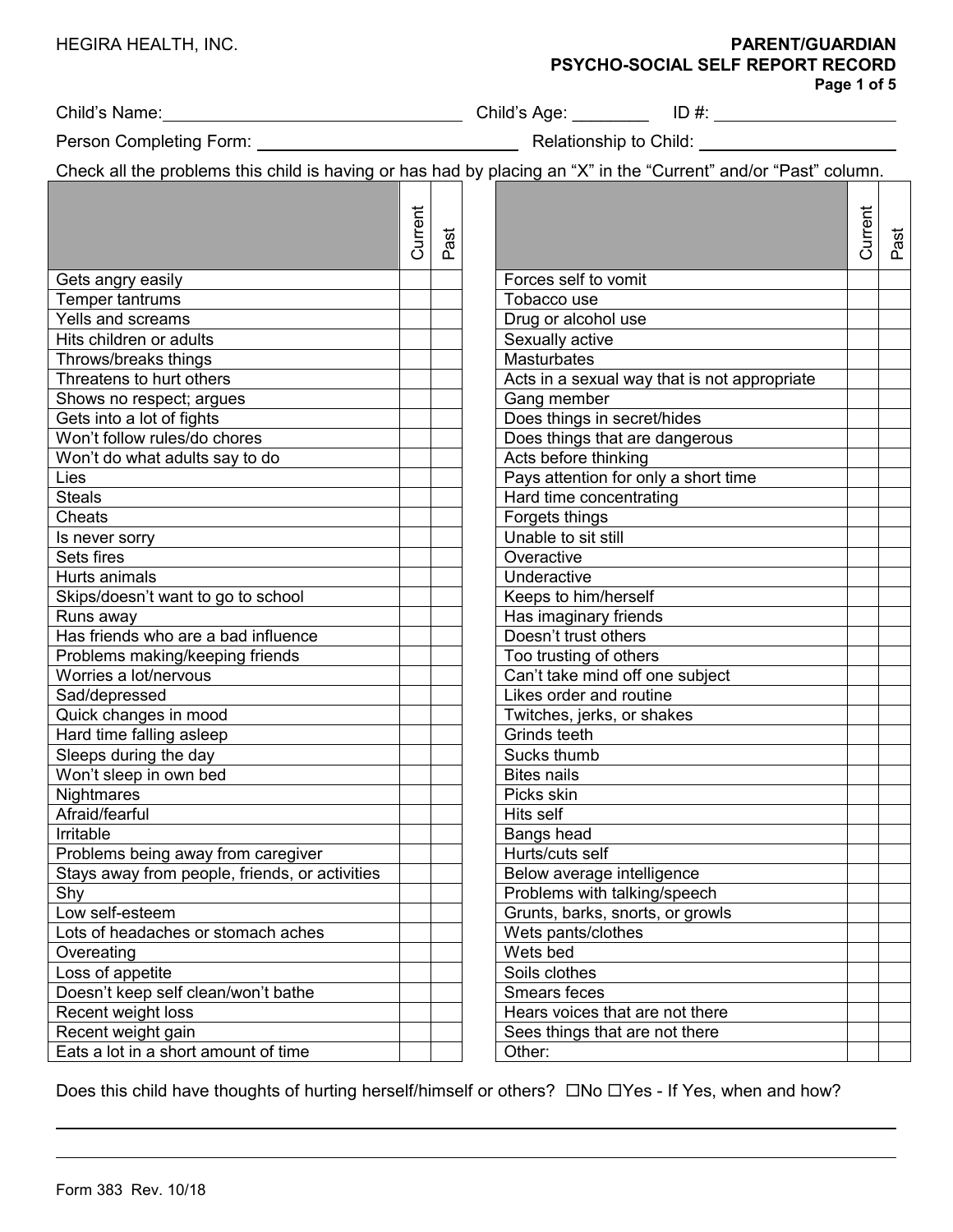Has this child attempted to hurt herself/himself or others?  $\Box$  No  $\Box$  Yes - If Yes, when and how?

| Have there been new changes or pressures in your or this child's life? $\Box$ No $\Box$ Yes                                                                                                                                    |
|--------------------------------------------------------------------------------------------------------------------------------------------------------------------------------------------------------------------------------|
| What do you want this child to gain from treatment? _____________________________                                                                                                                                              |
| Does this child have any (physical, learning, or thinking disability, limitation, or impairment) that may tell us if                                                                                                           |
| he/she can be an active part of treatment? $\square$ No $\square$ Yes If Yes, explain: __________________________________                                                                                                      |
|                                                                                                                                                                                                                                |
| PRENATAL AND BIRTH HISTORY                                                                                                                                                                                                     |
| Mother's age at child's birth:                                                                                                                                                                                                 |
| During pregnancy was there any use of: □ Tobacco □ Alcohol Other drug(s): _________________________                                                                                                                            |
| Prescription medication: Network and the set of the set of the set of the set of the set of the set of the set of the set of the set of the set of the set of the set of the set of the set of the set of the set of the set o |
| Check if any of the following happened during pregnancy: $\Box$ Vomiting $\Box$ Spotting $\Box$ Kidney trouble                                                                                                                 |
| □ Excess swelling □ High blood pressure Other __________________________________                                                                                                                                               |
| Was the pregnancy full term? $\Box$ Yes $\Box$ No # of weeks: _________ Birth weight: ___________                                                                                                                              |
| Check if any of the following happened:<br>$\Box$ C-Section $\Box$ Breech birth $\Box$ Jaundice $\Box$ Use of delivery instruments (for example, forceps)                                                                      |
|                                                                                                                                                                                                                                |
| Tell about any feelings of depression (sadness) the mother had during pregnancy and/or after delivery:                                                                                                                         |
|                                                                                                                                                                                                                                |
|                                                                                                                                                                                                                                |

Tell about the way this child acted from birth to age 2:

Tell about the way this child acted from ages 2 to 5: University Management Control of the Way 100 Management Co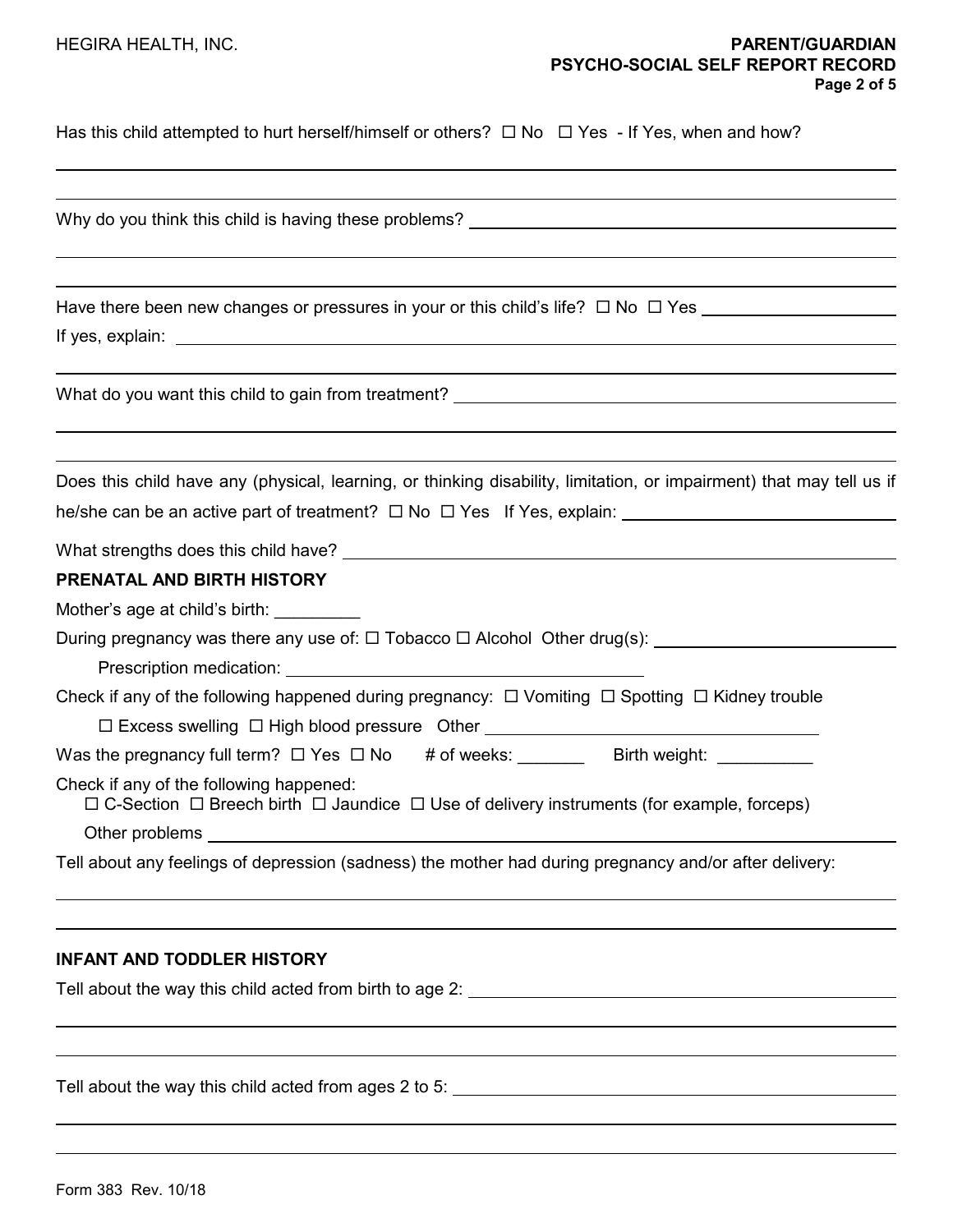| As an infant or young child, check if he/she had problems with: |  |
|-----------------------------------------------------------------|--|
|-----------------------------------------------------------------|--|

| $\Box$ Becoming attached to parent/caregiver $\Box$ Being away from caregiver $\Box$ Energy<br>$\Box$ Growth $\Box$ Asthma $\Box$ Allergies $\Box$ Vomiting $\Box$ Fever $\Box$ Colic $\Box$ Diarrhea $\Box$ Constipation |
|---------------------------------------------------------------------------------------------------------------------------------------------------------------------------------------------------------------------------|
| At what age did this child: Walk ___________ Speak single words ____________ Speak sentences __________                                                                                                                   |
| Become toilet trained: Daytime _____________ Nighttime __________                                                                                                                                                         |
|                                                                                                                                                                                                                           |
| <b>FAMILY INFORMATION</b>                                                                                                                                                                                                 |
|                                                                                                                                                                                                                           |
|                                                                                                                                                                                                                           |
| Is this child adopted? $\Box$ No $\Box$ Yes If Yes, does this child know? $\Box$ No $\Box$ Yes                                                                                                                            |
| If parents are separated/divorced/or never married - parent custody/visitation arrangements*: _______________                                                                                                             |
| *A copy of the court guardianship/custody legal papers are necessary for our file in separation/divorce cases.                                                                                                            |
| Which parent knows that this child may be treated here? $\Box$ Mother $\Box$ Father                                                                                                                                       |
|                                                                                                                                                                                                                           |
| Has this child/family ever been seen or talked to by someone at DHS? $\Box$ No $\Box$ Yes If yes, explain:                                                                                                                |
| Has Protective Services ever talked with or seen this child or this child's family? $\Box$ No $\Box$ Yes                                                                                                                  |
| Describe any violence, physical abuse, or sexual abuse that the child has seen, heard, been a part of, or had<br>happen to him/her:                                                                                       |
| $\Box$ None                                                                                                                                                                                                               |
| Do you/family member/guardian have any sexual or gender (boy/girl) concerns about this child? $\Box$ No $\Box$ Yes<br>If yes, why? $\_\_$                                                                                 |
| Is there anything going on in the family that may be affecting this child at this time? $\Box$ None $\Box$                                                                                                                |
| List this child's relatives with mental health and/or substance abuse problems:                                                                                                                                           |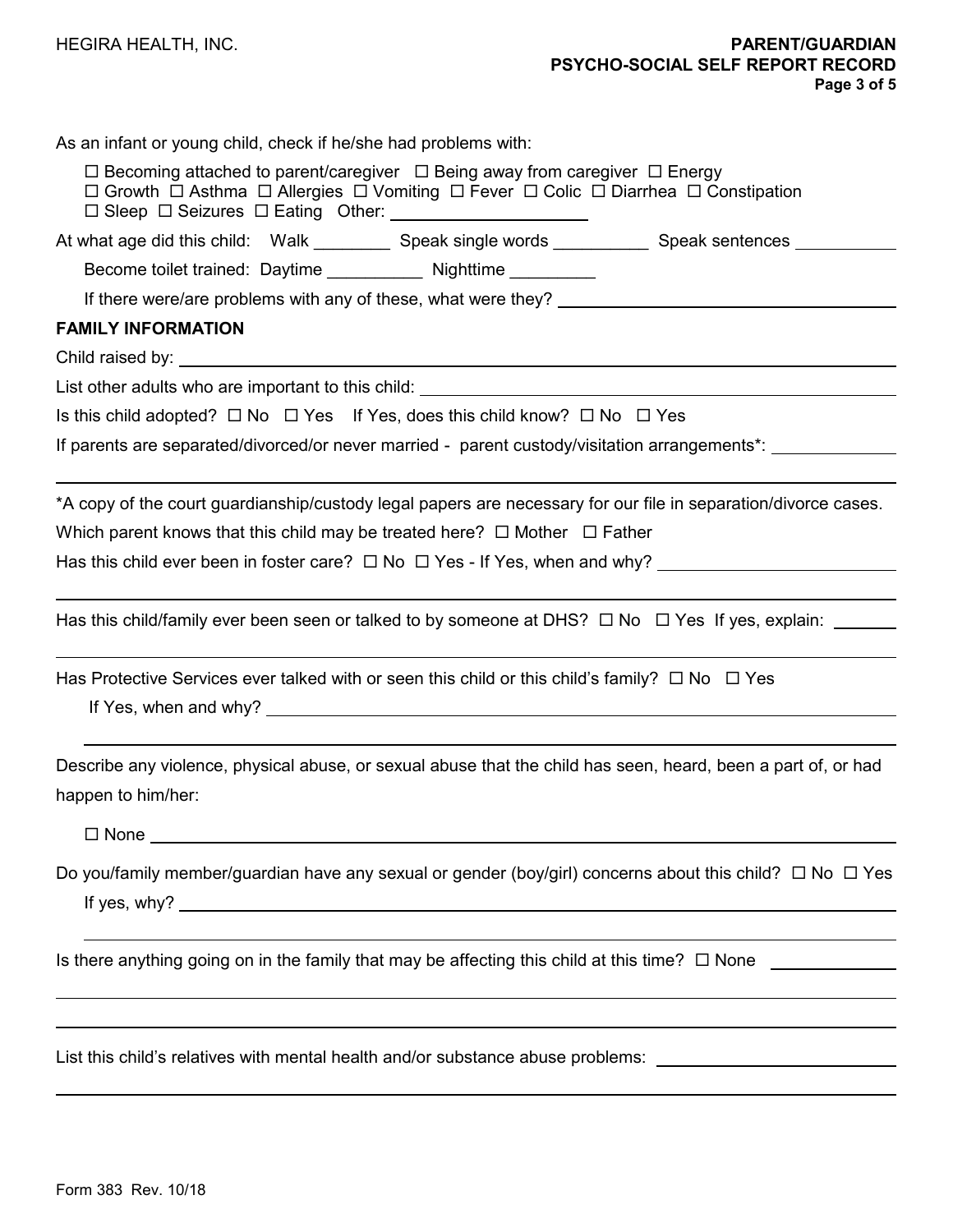|                                       | Annual Household Income: \$                                                                                            |
|---------------------------------------|------------------------------------------------------------------------------------------------------------------------|
|                                       | Sources of Income:  □ Employment □ DHS/Public Assistance □ Social Security or Disability                               |
|                                       | □ Child Support/Alimony □ Retirement Other: ___________________________________                                        |
|                                       |                                                                                                                        |
|                                       |                                                                                                                        |
|                                       |                                                                                                                        |
| How is this child disciplined?        |                                                                                                                        |
|                                       |                                                                                                                        |
|                                       | Father: 2008 2012 2022 2023 2024 2022 2022 2023 2024 2022 2023 2024 2022 2023 2024 2022 2023 2024 2022 2023 20         |
|                                       |                                                                                                                        |
|                                       |                                                                                                                        |
|                                       | Tell about your family's ethnic background (traditions, language, holidays): _______________________                   |
|                                       | mentally retarded)? $\Box$ No $\Box$ Yes If Yes, please describe:                                                      |
|                                       | Has this child had any psychological testing done at school or at another clinic? $\Box$ No $\Box$ Yes                 |
| social worker? □ No □ Yes             | Do you know if a diagnosis or name of a condition was given to this child by a doctor, psychologist, or                |
| How are the child's grades in school? |                                                                                                                        |
|                                       | Mostly: $\Box A$ $\Box B$ $\Box C$ $\Box D$ $\Box$ Failing<br>$\Box$ Unsatisfactory $\Box$ Satisfactory $\Box$ Passing |
|                                       | Tell about any school problems (attendance, suspensions, behavior, not completing homework, failing a                  |
|                                       | grade: <u>www.community.community.community.com</u>                                                                    |
|                                       | Fill in the names and cities of all schools this child has gone to:                                                    |
|                                       |                                                                                                                        |
|                                       |                                                                                                                        |
|                                       |                                                                                                                        |
|                                       |                                                                                                                        |